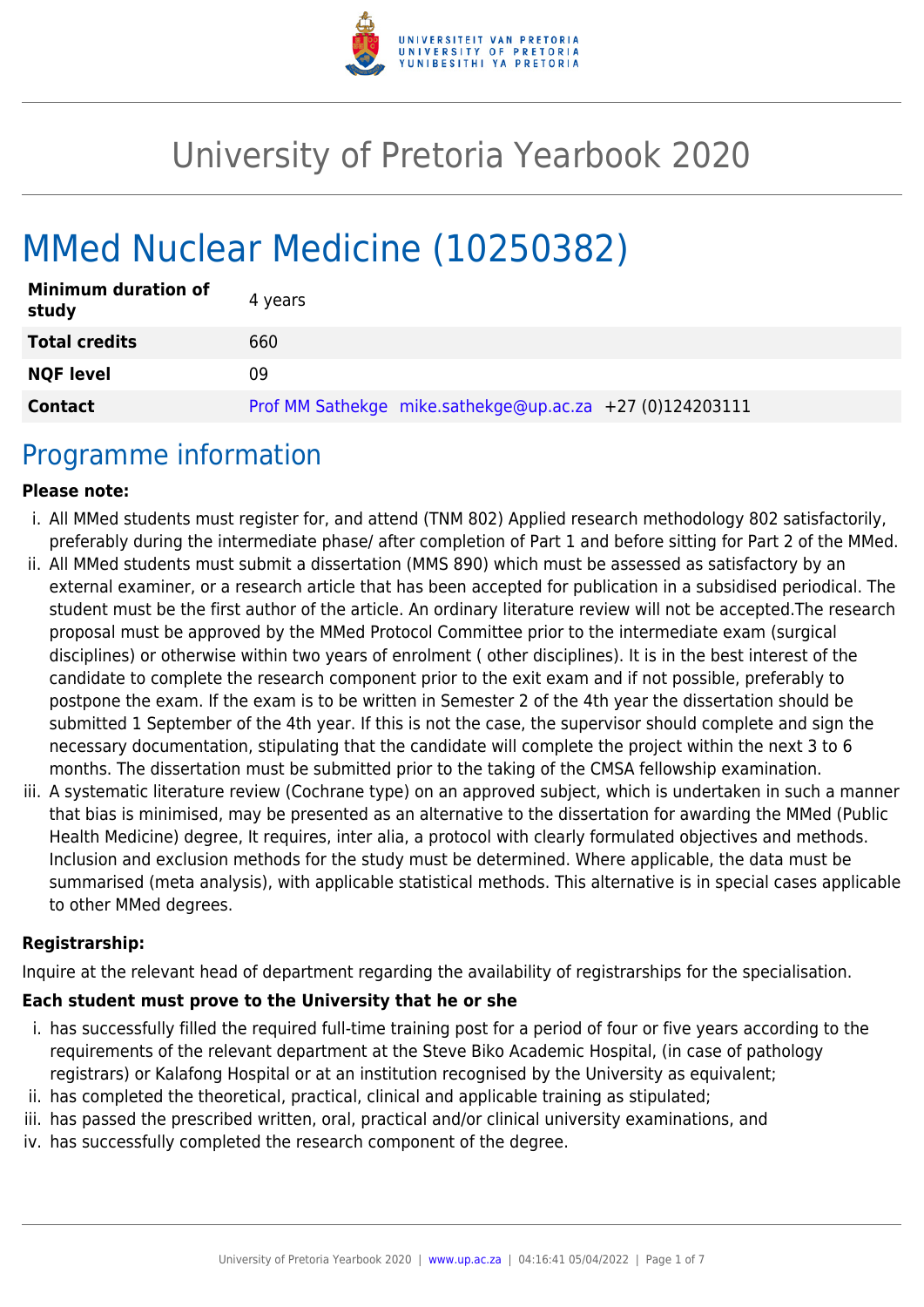

# Admission requirements

- MBChB degree of this University or a qualification deemed by the University to be equivalent to the MBChB degree for at least two years.
- Must be registered as a physician with the Health Professions Council of South Africa for at least one year.
- International students must have qualifications verified by SAQA.

# Other programme-specific information

If a student specialises in Nuclear Medicine after having obtained the MMed in Radiological Diagnostics, Radiation Oncology or Internal Medicine, the duration will be three years.

**"Major subject"** refers to the recognised field of study in Medicine in which the student specialises. The study of the major subject extends over four or five years, as prescribed by the relevant department.

# Examinations and pass requirements

- i. The sequence of the examinations in the prerequisite subjects will be determined by the head of the department under which the major subject falls.
- ii. The nature, duration and time of the examinations in the prerequisite subjects are determined in cooperation with the heads of the departments under which the prerequisite subjects fall – with the proviso that, except in cases where stipulated otherwise, the examinations in the prerequisite subjects may be held at any time prior to or concurrently with the major subject. The examinations in the major subjects are held as follows:
- iii. In the case of four-year programmes: not before the end of the third year.
- iv. In the case of five-year programmes: not before the end of the fourth year.
- v. A minimum final mark of 50% is required by all departments to pass in a subject and in the clinical section of the examination, a subminimum of 50%. General Regulations apply.
- vi. A student is not admitted to the examination in a prerequisite subject (second examinations excluded) more than twice, nor is he or she admitted to the examination in the major subject more than twice.

**Note:** Certificates of satisfactory preparation and progress are required in respect of the fourth year of four-year programmes in which an examination is held at the end of the third year.

#### **Second examinations**

Second examinations for MMed students will only be held after at least six months have elapsed since the conclusion of the examination in which the student had failed.

#### **Rules governing the writing of the examinations of the College of Medicine of South Africa [CMSA]**

- i. Only candidates who have met all requirements for the MMed degree except for the major subject (final examination), i.e. passed all prerequisite subjects (the latter to be interchangeable; can be passed either at the University or as primary and intermediary examinations at the College of Medicine of South Africa [CMSA], completed all practical, clinical and applicable training of four or five years as prescribed by the relevant academic department (continuous evaluation of the candidate, in an approved registrar post, by the head of department of the candidate); and completed the required research component for the degree in accordance with the Faculty Yearbook regulations, i.e. Applied research methodology 800 (TNM 800) and the dissertation (MMS 800) or an article (not an ordinary literature review) that has been accepted for publication in a subsidised periodical, will be allowed to write the college examination (exit examination), after which they will obtain both the CMSA fellowship and the MMed as specialist qualifications.
- ii. The rules have been effective as from 1 January 2011. As a transitional measure, cases will be considered on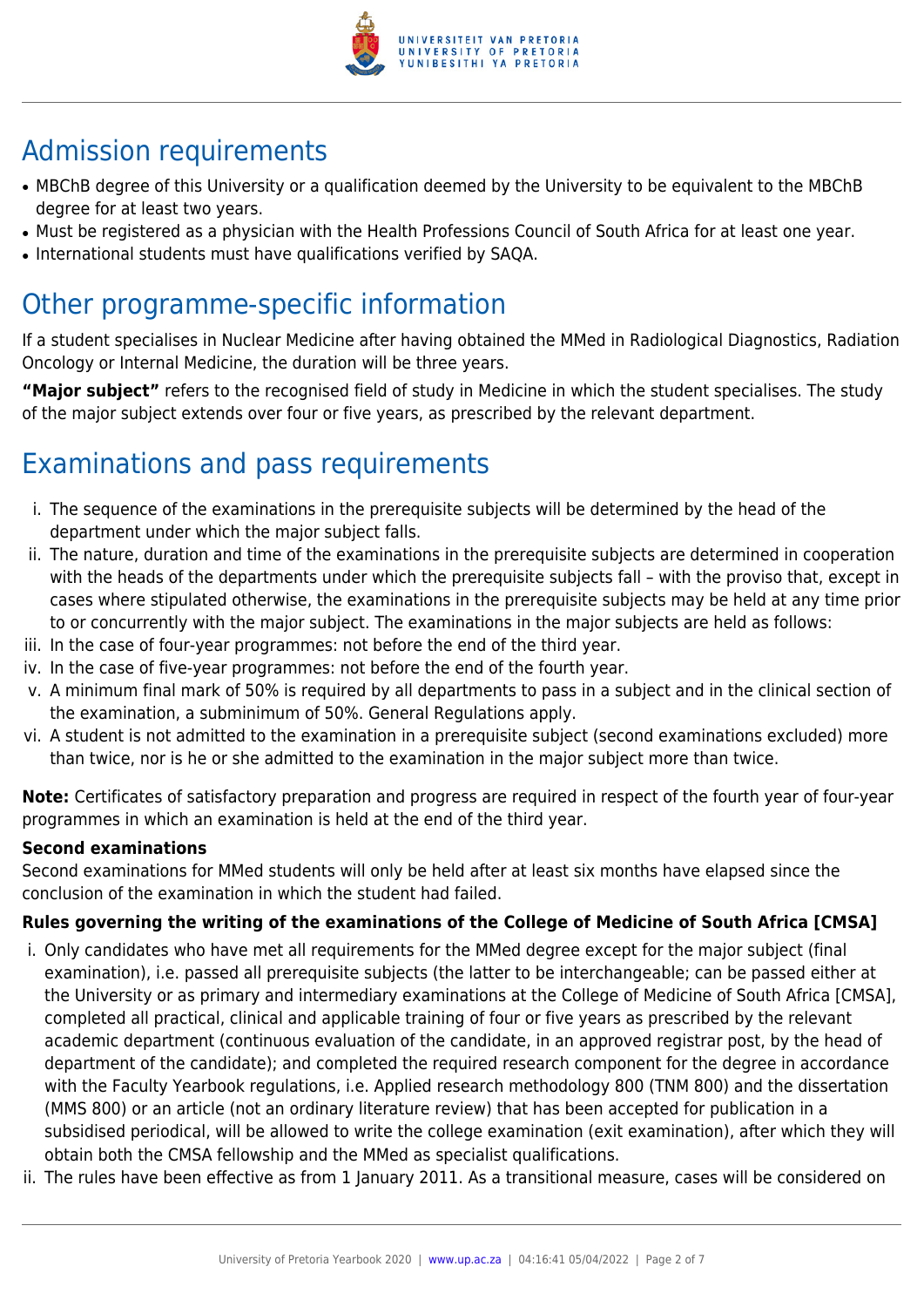

an individual basis where necessary.

## Exemption

#### **Exemption**

- i. The Faculty Board may grant partial exemption from the training and work mentioned under par. (b) and (c)(i) and (ii) above on the grounds of comparable training and experience completed in another post or at another recognised institution – with the proviso that exemption from a maximum period of 18 months may be granted with regard to four-year and five-year programmes.
- ii. Exemption from a maximum of three years may be granted by the Department of Medical Oncology for the MMed in Medical Oncology [MMed(MedOnc)] on the grounds of the MMed(Int) or MMed(Paed) degree of this University, or experience recognised by the University as equivalent.
- iii. Specific prerequisite subjects must be passed within 24 months after commencement of the programme.

## Pass with distinction

The degree is conferred at the end of the prescribed training period (i.e. three, four or five years, respectively). The degree is conferred with distinction on a student who has obtained a final mark of at least 75% in his or her major subject.

# General information

#### **Registrars**

Departments expect registrars to participate increasingly in the examining and treatment of patients in the hospital, both in-patients and out-patients, as well as performing and interpreting tests in the laboratory (where applicable); initially under supervision and later increasingly at their own responsibility. Lectures/symposia with closely related departments are organised, as well as discussions of literature, etc.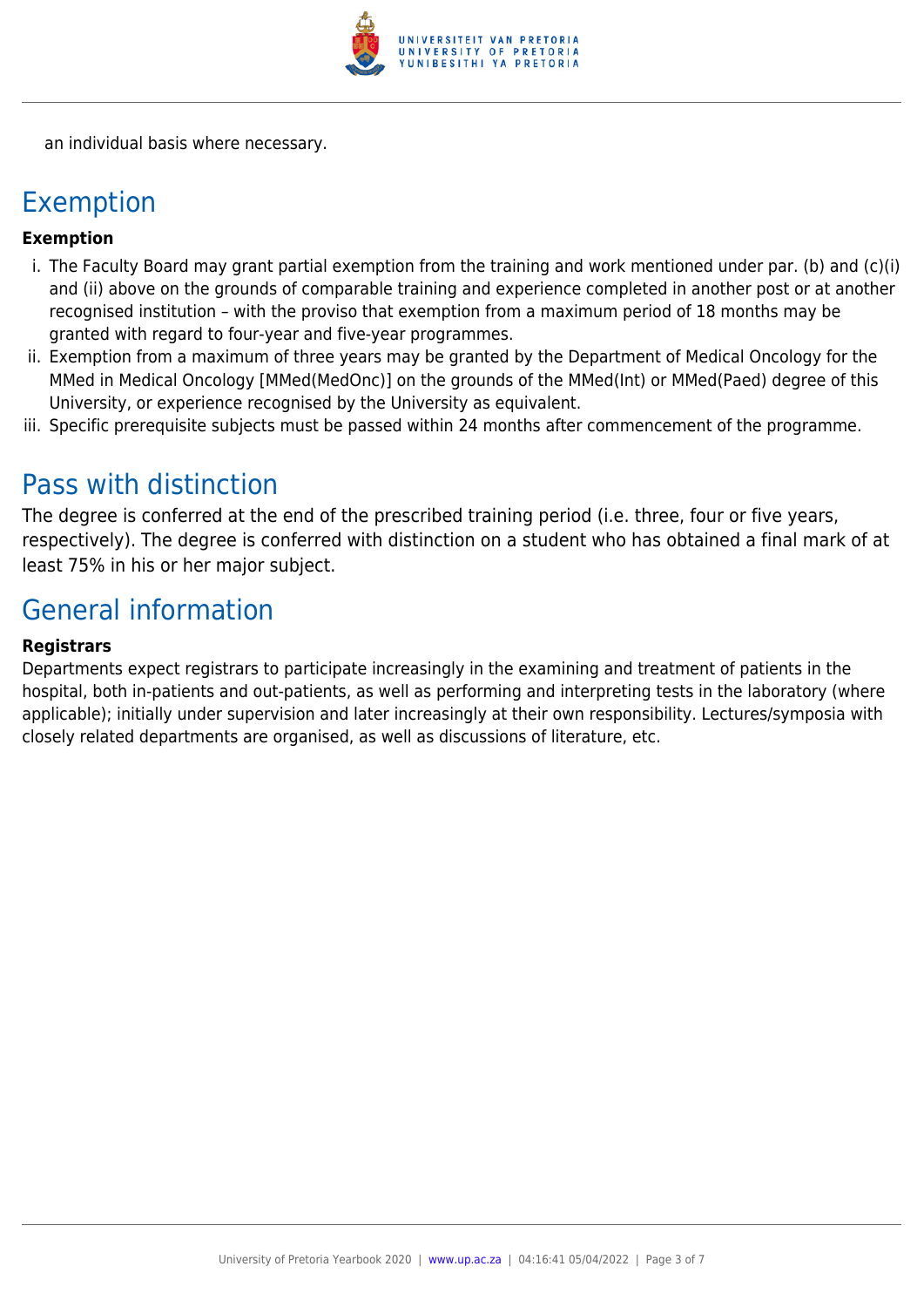

# Curriculum: Year 1

#### **Minimum credits: 660**

#### **Core modules**

[Anatomy 809](https://www.up.ac.za/faculty-of-education/yearbooks/2020/modules/view/ANA 809) (ANA 809) - Credits: 36.00 [Physiology 801](https://www.up.ac.za/faculty-of-education/yearbooks/2020/modules/view/FSG 801) (FSG 801) - Credits: 36.00 [Nuclear medicine 801](https://www.up.ac.za/faculty-of-education/yearbooks/2020/modules/view/KDE 801) (KDE 801) - Credits: 300.00 [Nuclear physics 802](https://www.up.ac.za/faculty-of-education/yearbooks/2020/modules/view/KDE 802) (KDE 802) - Credits: 36.00 [Dissertation 890](https://www.up.ac.za/faculty-of-education/yearbooks/2020/modules/view/MMS 890) (MMS 890) - Credits: 180.00 [Pathology 801](https://www.up.ac.za/faculty-of-education/yearbooks/2020/modules/view/PAG 801) (PAG 801) - Credits: 36.00 [Radiobiology, chemistry and pharmacology 800](https://www.up.ac.za/faculty-of-education/yearbooks/2020/modules/view/RCF 800) (RCF 800) - Credits: 36.00 [Applied research methodology 802](https://www.up.ac.za/faculty-of-education/yearbooks/2020/modules/view/TNM 802) (TNM 802) - Credits: 0.00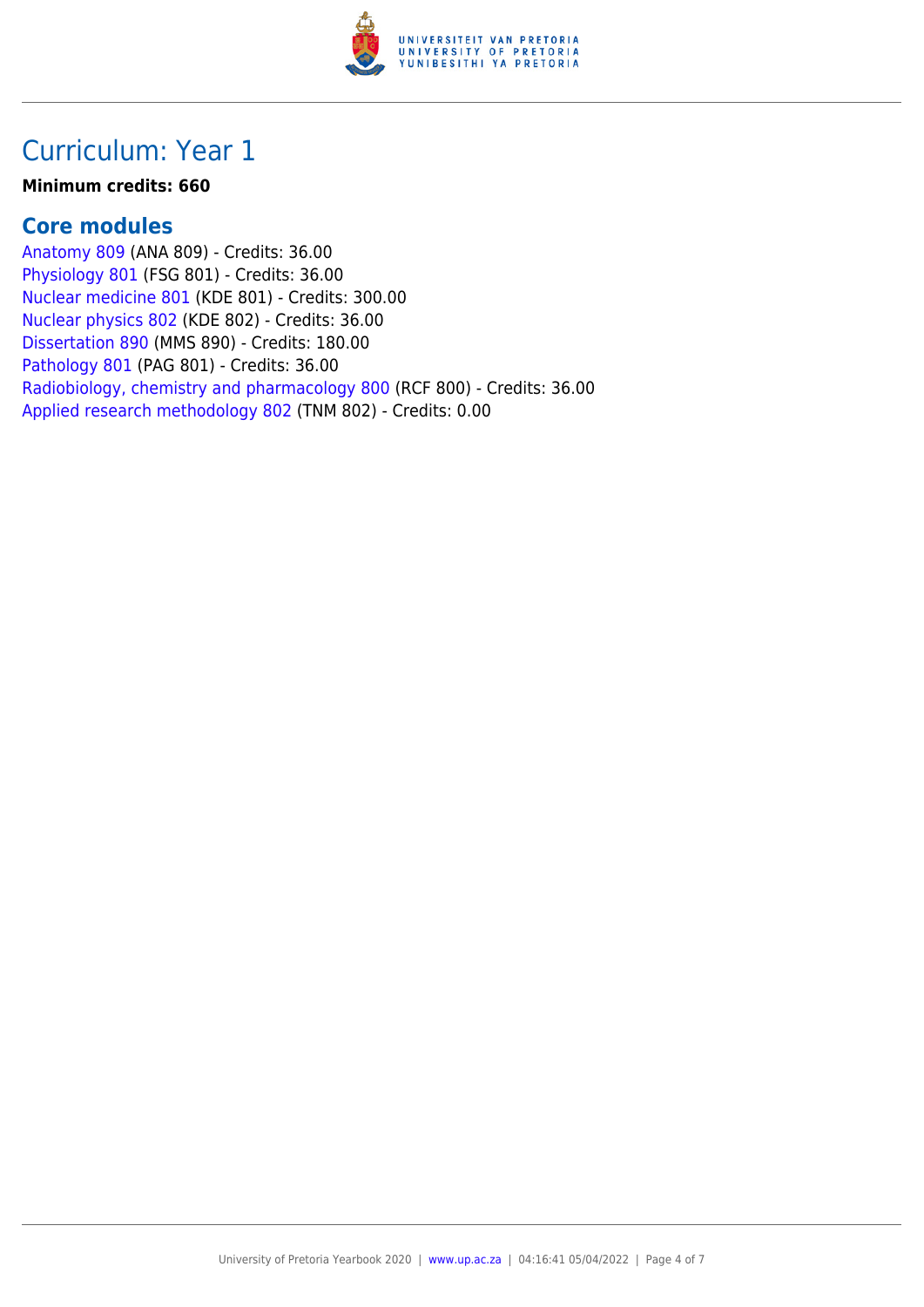

# Curriculum: Year 2

#### **Minimum credits: 660**

#### **Core modules**

[Anatomy 809](https://www.up.ac.za/faculty-of-education/yearbooks/2020/modules/view/ANA 809) (ANA 809) - Credits: 36.00 [Physiology 801](https://www.up.ac.za/faculty-of-education/yearbooks/2020/modules/view/FSG 801) (FSG 801) - Credits: 36.00 [Nuclear medicine 801](https://www.up.ac.za/faculty-of-education/yearbooks/2020/modules/view/KDE 801) (KDE 801) - Credits: 300.00 [Nuclear physics 802](https://www.up.ac.za/faculty-of-education/yearbooks/2020/modules/view/KDE 802) (KDE 802) - Credits: 36.00 [Dissertation 890](https://www.up.ac.za/faculty-of-education/yearbooks/2020/modules/view/MMS 890) (MMS 890) - Credits: 180.00 [Pathology 801](https://www.up.ac.za/faculty-of-education/yearbooks/2020/modules/view/PAG 801) (PAG 801) - Credits: 36.00 [Radiobiology, chemistry and pharmacology 800](https://www.up.ac.za/faculty-of-education/yearbooks/2020/modules/view/RCF 800) (RCF 800) - Credits: 36.00 [Applied research methodology 802](https://www.up.ac.za/faculty-of-education/yearbooks/2020/modules/view/TNM 802) (TNM 802) - Credits: 0.00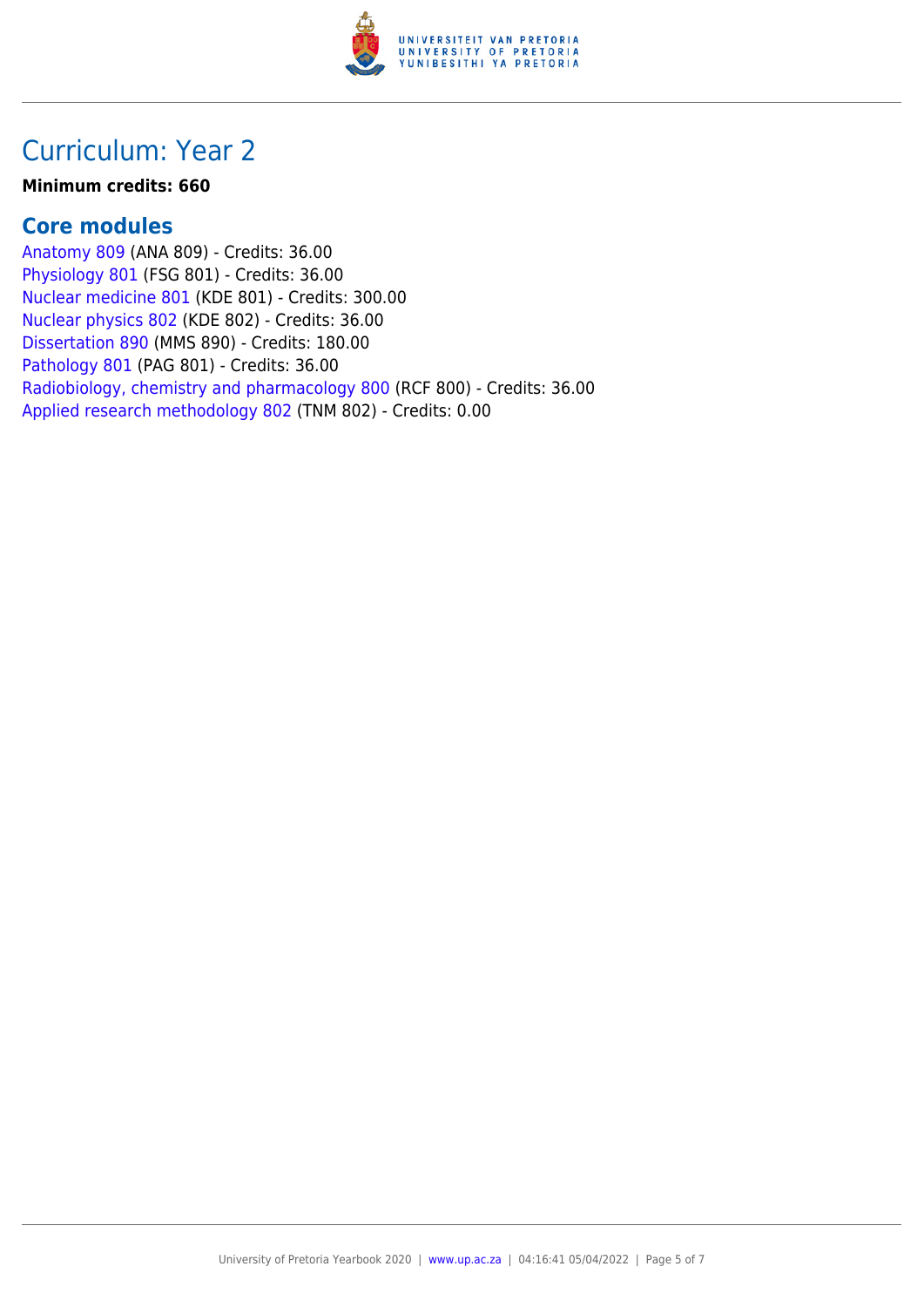

# Curriculum: Year 3

#### **Minimum credits: 660**

#### **Core modules**

[Anatomy 809](https://www.up.ac.za/faculty-of-education/yearbooks/2020/modules/view/ANA 809) (ANA 809) - Credits: 36.00 [Physiology 801](https://www.up.ac.za/faculty-of-education/yearbooks/2020/modules/view/FSG 801) (FSG 801) - Credits: 36.00 [Nuclear medicine 801](https://www.up.ac.za/faculty-of-education/yearbooks/2020/modules/view/KDE 801) (KDE 801) - Credits: 300.00 [Nuclear physics 802](https://www.up.ac.za/faculty-of-education/yearbooks/2020/modules/view/KDE 802) (KDE 802) - Credits: 36.00 [Dissertation 890](https://www.up.ac.za/faculty-of-education/yearbooks/2020/modules/view/MMS 890) (MMS 890) - Credits: 180.00 [Pathology 801](https://www.up.ac.za/faculty-of-education/yearbooks/2020/modules/view/PAG 801) (PAG 801) - Credits: 36.00 [Radiobiology, chemistry and pharmacology 800](https://www.up.ac.za/faculty-of-education/yearbooks/2020/modules/view/RCF 800) (RCF 800) - Credits: 36.00 [Applied research methodology 802](https://www.up.ac.za/faculty-of-education/yearbooks/2020/modules/view/TNM 802) (TNM 802) - Credits: 0.00